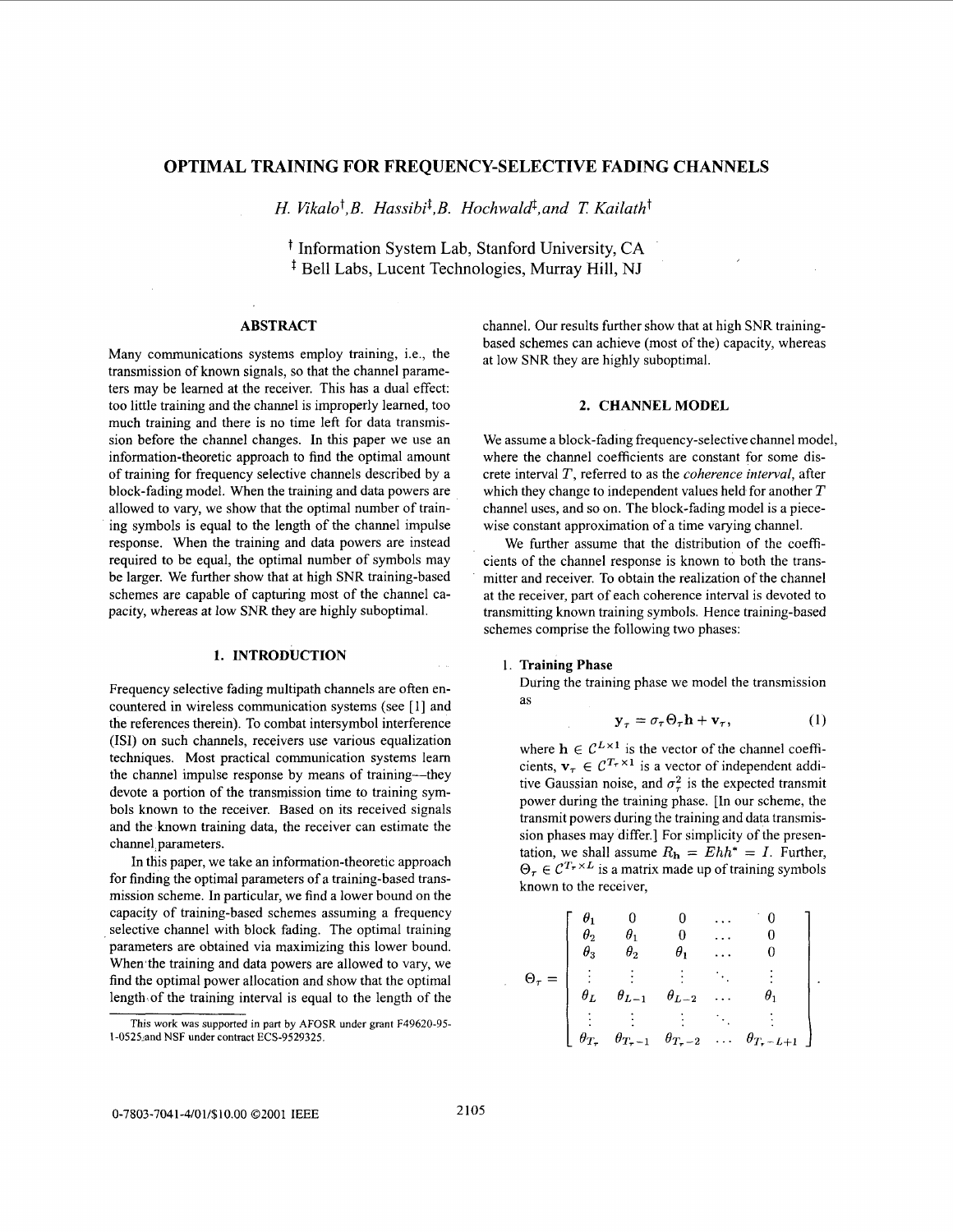Since  $\sigma_r^2$  is the expected transmit power, the training symbols vector  $\theta_{\tau} = [\theta_1 \ \theta_2 \ \dots \ \theta_{T_{\tau}}]^T$  satisfies  $\operatorname{tr} \theta_{\tau} \theta_{\tau}^{*} = T_{\tau}$ . An estimate of the channel is formed from the observed signals,  $y_\tau$ , and  $\Theta_\tau$ ,

$$
\hat{\mathbf{h}} = f(\mathbf{y}_{\tau}, \Theta_{\tau})
$$

For a well-determined system of equations (and meaningful estimate) we need  $T<sub>\tau</sub> > L$ , that is, at least as many equations as unknowns in (1).

## 2. **Data Transmission Phase**

For this phase we have

$$
\mathbf{y}_d = \sigma_d H_d \mathbf{s}_d + \sigma_\tau H_\tau \theta_\tau + \mathbf{v}_d, \quad \mathrm{Es}_d \mathbf{s}_d^* = R_\mathbf{s},
$$

where  $\mathbf{s}_d = [s_1 \ s_2 \ \dots \ s_{T_d}]^T$  is the vector of the transmitted data sequence, and  $v_d \in C^{(T_d+L-1)\times 1}$  is the vector of additive white complex Gaussian noise with covariance  $E v_d v_d^* = I$ . Furthermore, the matrices  $H_d \in \mathcal{C}^{(T_d+L-1)\times T_d}$  and  $H_r \in \mathcal{C}^{(T_d+L-1)\times T_r}$  are defined as

$$
H_d = \begin{bmatrix} h_1 & & & & & & \\ h_2 & h_1 & & & & & & \\ \vdots & \vdots & \ddots & & & & & \\ h_L & h_{L-1} & \cdots & h_1 & & & \\ & \ddots & & & & & \ddots & \\ & & & & h_L & h_{L-1} & \cdots & h_1 \\ & & & & & & \ddots & \vdots & \vdots \\ & & & & & & h_L & h_{L-1} \\ & & & & & & & h_L \end{bmatrix}
$$
  
\n
$$
H_{\tau} = \begin{bmatrix} h_L & h_{L-1} & \cdots & h_2 & & \\ & h_L & \cdots & h_3 & & \\ & & & & \ddots & \vdots & \\ & & & & & h_L \\ & & & & & & h_L \end{bmatrix}.
$$
  
\nThe expected transmission power is  $\sigma_d^2$ . The estimate of the channel,  $\hat{h}$ ,  $\hat{h}$  is used to detect  $s_d$  from  
\n
$$
y_d - \sigma_{\tau} \hat{H}_{\tau} \theta_{\tau} = \sigma_d \hat{H}_d s_d + \sigma_d \tilde{H}_d s_d + \sigma_{\tau} \tilde{H}_{\tau} \theta_{\tau} + \mathbf{v}_d,
$$
\nwhere  $\mathbf{v}'_d$  is the effective noise comprised of the addition noise and residual channel estimation error and

The expected transmission power is  $\sigma_d^2$ . The estimate of the channel,  $\hat{h}$ , is used to detect  $s_d$  from

$$
\underbrace{\mathbf{y}_d - \sigma_\tau H_\tau \theta_\tau}_{\mathbf{y}_d'} = \sigma_d H_d \mathbf{s}_d + \underbrace{\sigma_d H_d \mathbf{s}_d + \sigma_\tau H_\tau \theta_\tau + \mathbf{v}_d}_{\mathbf{v}_d'},\tag{2}
$$

where  $v'_{d}$  is the effective noise comprised of the additive noise and residual channel estimation error, and  $y'$ <sub>d</sub> denotes the combination of the measured and known signals during the data transmission phase.

We note that the following relations hold due to conservation of time and energy,

$$
T = T_{\tau} + T_d, \quad \sigma^2 T = \sigma_{\tau}^2 T_{\tau} + \sigma_d^2 T_d.
$$

Clearly, increasing  $T_{\tau}$  improves the channel estimate but that is achieved at the expense of the length of the data transmission interval  $T_d$ . Similar trade-off holds for  $\sigma^2$  and  $\sigma_d^2$ . We are interested in finding optimal (from the capacity point of view) parameters  $(T_\tau, T_d, \sigma_\tau^2, \sigma_d^2)$  along with the optimal training sequence  $\theta_r$ . We should also mention that the channel estimate  $\hat{h}$  may, for instance, be the maximumlikelihood or linear minimum-mean-square-error estimate. Note that MMSE estimate  $\hat{h}$  is the conditional mean of  $h$ given  $\theta_{\tau}$  and  $y_{\tau}$ . Hence h and h are uncorrelated and so are  $\hat{H}$  and  $\hat{H}$ . Thus, when the channel estimate is MMSE, the effective noise  $v_d$  in (2) is uncorrelated with the signal  $s_d$ .

# **3. CAPACITY BOUNDS AND OPTIMAL TRANSMISSION SCHEME PARAMETERS OF THE TRAINING-BASED**

The capacity in bits per channel use in the training-based scheme can be expressed as

3. CAPACITY BOUNDS AND OPTIMAL  
\nPARAMETERS OF THE TRAINING-BASED  
\n**TRANENTERS OF THE TRAINING-BASED**  
\nThe capacity in bits per channel use in the training-based  
\nscheme can be expressed as  
\n
$$
C_{\tau} = \sup_{p_{s_d}, trEs_{d}s_d^* \leq T_d} \frac{1}{T} I(\mathbf{y}_{\tau}, \theta_{\tau}, \mathbf{y}_{d}; \mathbf{s}_d)
$$
\n
$$
= \sup_{p_{s_d}, trEs_{d}s_d^* \leq T_d} \frac{1}{T} (I(\mathbf{y}_{d}, s_d | \mathbf{y}_{\tau}, \theta_{\tau}) + \underbrace{I(\mathbf{y}_{\tau}, \theta_{\tau}; \mathbf{s}_d)}_{=0}
$$
\nthat is, the capacity in a training-based scheme is the supremum of the mutual information between the transmitted and

that is, the capacity in a training-based scheme is the supremum of the mutual information between the transmitted and received signals during the data transmission phase, given the transmitted and received signals during the training phase. In general, finding this capacity is a hard problem. Therefore, we find a lower bound on the capacity for a particular choice of the channel estimate. From *(2),* 

$$
\mathbf{y}'_d = \sigma_d \hat{H}_d \mathbf{s}_d + \mathbf{v}'_d. \tag{3}
$$

We assume that  $\hat{H}$  in (3) is obtained from the mean-square error (MMSE) estimate of the channel **h.** The choice of the estimator is driven by its property that the additive noise and signal in (3) are then uncorrelated; thus,  $v'_d$  in (3) is additive noise uncorrelated with  $s_d$ . The training-based scheme assumes that the channel estimate **h** (and, consecutively,  $\hat{H}$  in (3)) is correct, an assumption often made in practical transmission schemes. Hence, the channel capacity of the training-based scheme is as same as the capacity of a known channel system, subject to the additive noise with the covariance matrix  $R_{\mathbf{v}'} =$ 

$$
E\mathbf{v}'_d\mathbf{v}'_d^* = E\left[\sigma_d^2 \tilde{H}_d s_d s_d^* \tilde{H}_d^* + \sigma_\tau^2 \tilde{H}_\tau \theta_\tau \theta_\tau^* \tilde{H}_\tau^*\right] + I. (4)
$$

Choosing the signal covariance  $R_s = I$  leads to a lower bound on  $C_{\tau}$  =

$$
\max_{R_{\bullet}, trR_{\bullet}=T_d} E \frac{T - T_{\tau}}{T + L - 1} \log \det \left( I + \sigma_d^2 R_{\tau}^{-1} \hat{H}_d^* R_{\bullet} \hat{H}_d \right)
$$
  
 
$$
\geq E \frac{T - T_{\tau}}{T + L - 1} \log \det \left( I + \sigma_d^2 R_{\tau}^{-1} \hat{H}_d^* \hat{H}_d \right)
$$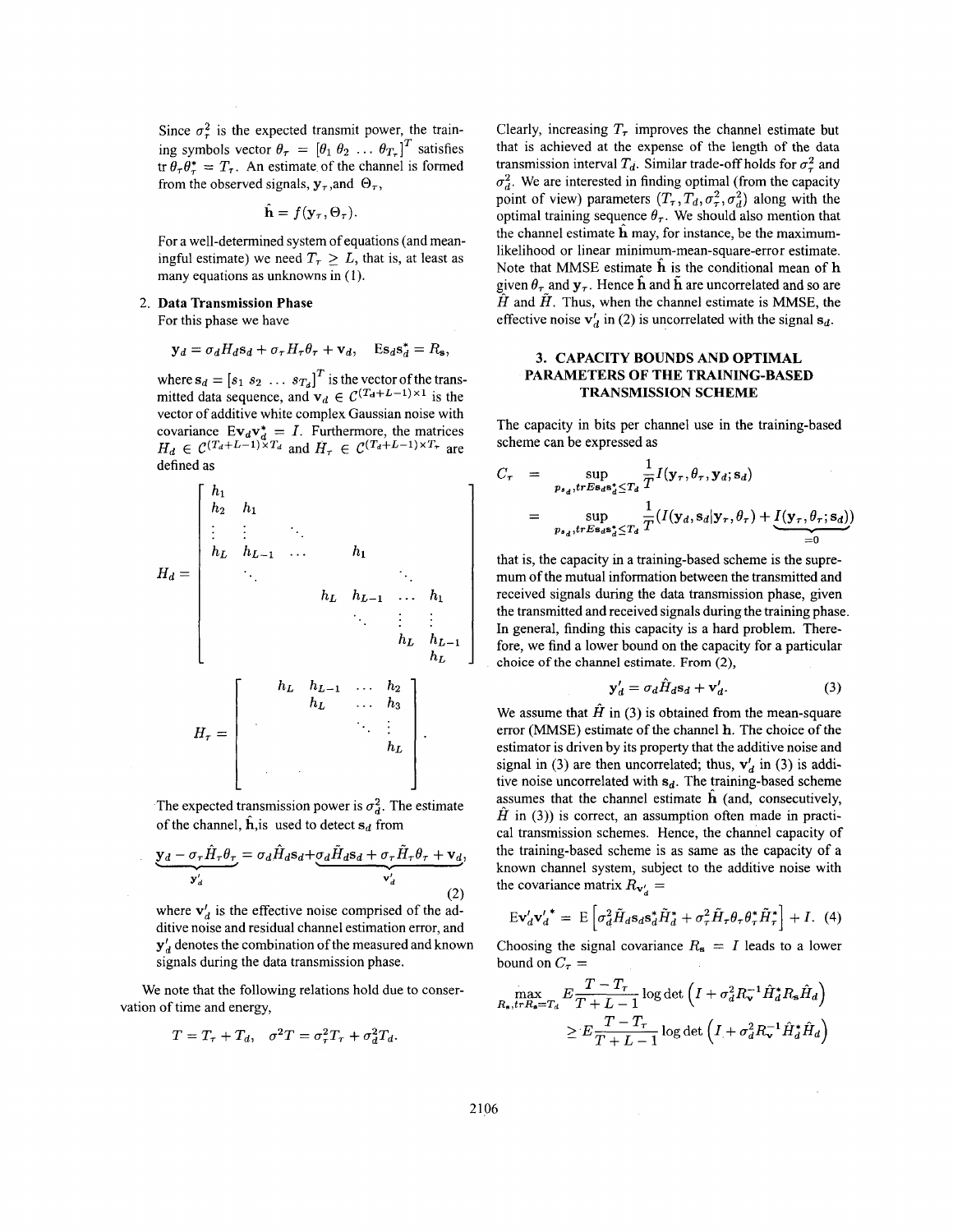Define the normalized channel,  $\bar{H}_d$ , as

$$
\bar{H}_d = \sqrt{\frac{LT_d}{\text{trE}(\hat{H}_d^* \hat{H}_d)}} \hat{H}_d.
$$

Then we can write capacity bound as

$$
C_{\tau} \ge E \frac{T - T_{\tau}}{T + L - 1} \log \det \left( I + \sigma_d^2 \frac{\sum_{i=1}^L \sigma_{\hat{h}_i}^2}{L} R_{\mathbf{v}_d'}^{-1} \bar{H}_d \bar{H}_d^* \right) (5)
$$

We are interested in finding parameters of the transmission scheme that maximize the capacity lower bound in (5). In particular, we maximize the lower bound on capacity in (5) with respect to the training data sequence  $\theta_{\tau}$ , training power  $\sigma_d^2$ , and length of the training interval  $T_{\tau}$ . The result is given below and the proof is omitted for brevity.

**Theorem 1 (Optimizing the training-based scheme)** *The optimal length of the training interval for the training-based transmission scheme over a frequency-selective channel is equal to the length of the channel,*  $T<sub>\tau</sub> = L$ *, and the lower bound on the capacity is given by* 

$$
C_{\tau}\geq \frac{T-L}{T+L-1}E\log\det(I+\rho_{\scriptscriptstyle eff}\bar{H}\tilde{H}^*),
$$

*where* 

$$
\varphi_{\theta} = \begin{cases}\n\frac{\sigma^2 T}{T - 2L} (\sqrt{\gamma} - \sqrt{\gamma - 1})^2 & \text{for } T > 2L \\
\frac{\sigma^2 T}{4L(1 + \sigma^2 T)} & \text{for } T \ge 2L \\
\frac{\sigma^2 T}{2L - T} (\sqrt{-\gamma} - \sqrt{-\gamma + 1})^2 & \text{for } T < 2L\n\end{cases}
$$
\n
$$
\text{Further simpling} \text{and } \gamma = \frac{(T - L)(1 + \sigma^2 T)}{2T(T - 2L)}.
$$
\n
$$
\text{The optimal power allocation is given by} \text{1. At high}
$$

$$
\sigma_d^2 = \begin{cases}\n(\gamma - \sqrt{\gamma(\gamma - 1)})\sigma^2 \frac{T}{T - L} & \text{for } T > 2L \\
\frac{\frac{1}{2}\sigma^2 \frac{T}{T - L}}{(\gamma + \sqrt{\gamma(\gamma - 1)})\sigma^2 \frac{T}{T - L} & \text{for } T < 2L\n\end{cases},
$$
\n
$$
\sigma_\tau^2 = \sigma_d^2 + (\sigma^2 - \sigma_d^2) \frac{T}{L}.
$$

For high and low SNR the results of Theorem 1 specialize as follows.

## **Corollary 1 (High and low SNR)**

*1. At high SNR, lower bound on capacity is given by* 

$$
C_{\tau} \ge E \frac{T-L}{T+L-1} \log \det(I + \frac{\sigma^2 T}{(\sqrt{T_d} + \sqrt{L})^2} \bar{H}_d \bar{H}_d^*),
$$

*while the optimal power allocation is* 

$$
\sigma_d^2 = \frac{\sqrt{T_d}}{\sqrt{T_d} + \sqrt{L}} \cdot \sigma^2 \frac{T}{T_d}
$$

*2. At low SNR, lower bound on capacity is given by* 

$$
C_{\tau} \ge E \frac{T-L}{T+L-1} \log \det(I + \frac{(\sigma^2 T)^2}{4T_d} \bar{H}_d \bar{H}_d^*),
$$

*while the optimal power allocation is given by* 

$$
\sigma_d^2 = \frac{1}{2} \cdot \sigma^2 \frac{T}{T_d}.
$$

Some comments regarding Theorem **1** are appropriate. Intuitively, longer training intervals provide better estimates of the channel, thus decreasing the power of the effective noise. However, longer training intervals mean less time for data transmission. Theorem **1** implies that spending time sending data is more important than spending time training; the optimum training interval is set to its minimum meaningful length. Note that increasing the training interval increases the capacity logarithmically (in lower noise power), but decreases it linearly (in time).

## **3.1. Equal powers**

The assumption made throughout the paper is that the communication system can provide two different transmission power levels, one for the training and one for the data transmission phase. However, if practical constraints impose equal power, i.e.,  $\sigma_{\tau}^2 = \sigma_d^2 = \sigma^2$ , the capacity lower bound can be written as

$$
C_{\tau} \ge E \frac{T - T_{\tau}}{T + L - 1} \log \det \left( I + \frac{\sigma^4 T_{\tau}}{1 + \sigma^2 (T_{\tau} + L)} \bar{H}_d \bar{H}_d^* \right).
$$

Further simplifications of this capacity lower bound expressions are possible for the special cases of high and low SNR.

**1.** At high SNR, we can write the capacity lower bound as

$$
C_{\tau} \ge E \frac{T - T_{\tau}}{T + L - 1} \log \det \left( I + \frac{\sigma^2 T_{\tau}}{T_{\tau} + L} \bar{H}_d \bar{H}_d^* \right). \tag{6}
$$

Optimum length of the training interval can be obtained by evaluating (6) for various  $T_{\tau}$ ,  $L < T_{\tau} < T$ .

2. At low SNR, using  $\log(I + A) = \log e(A - A^2/2 + A)$  $A^3/3$ ...), we obtain following expression for the capacity lower bound

$$
C_{\tau} \geq \sigma^4 L \log(e) \frac{T - T_{\tau}}{T + L - 1} T_{\tau} (T - T_{\tau}).
$$

Upon taking the derivative with respect to  $T_{\tau}$ , one can notice that the capacity bound is maximized for  $T_{\tau}$ found as a solution of the quadratic equation

$$
T_{\tau}^2-\frac{4}{3}TT_{\tau}+\frac{1}{3}T^2=0.
$$

Solving for  $T_{\tau}$ , we find that  $T_{\tau} = \frac{1}{3}T$ , and a third of a coherence interval should be devoted to training.